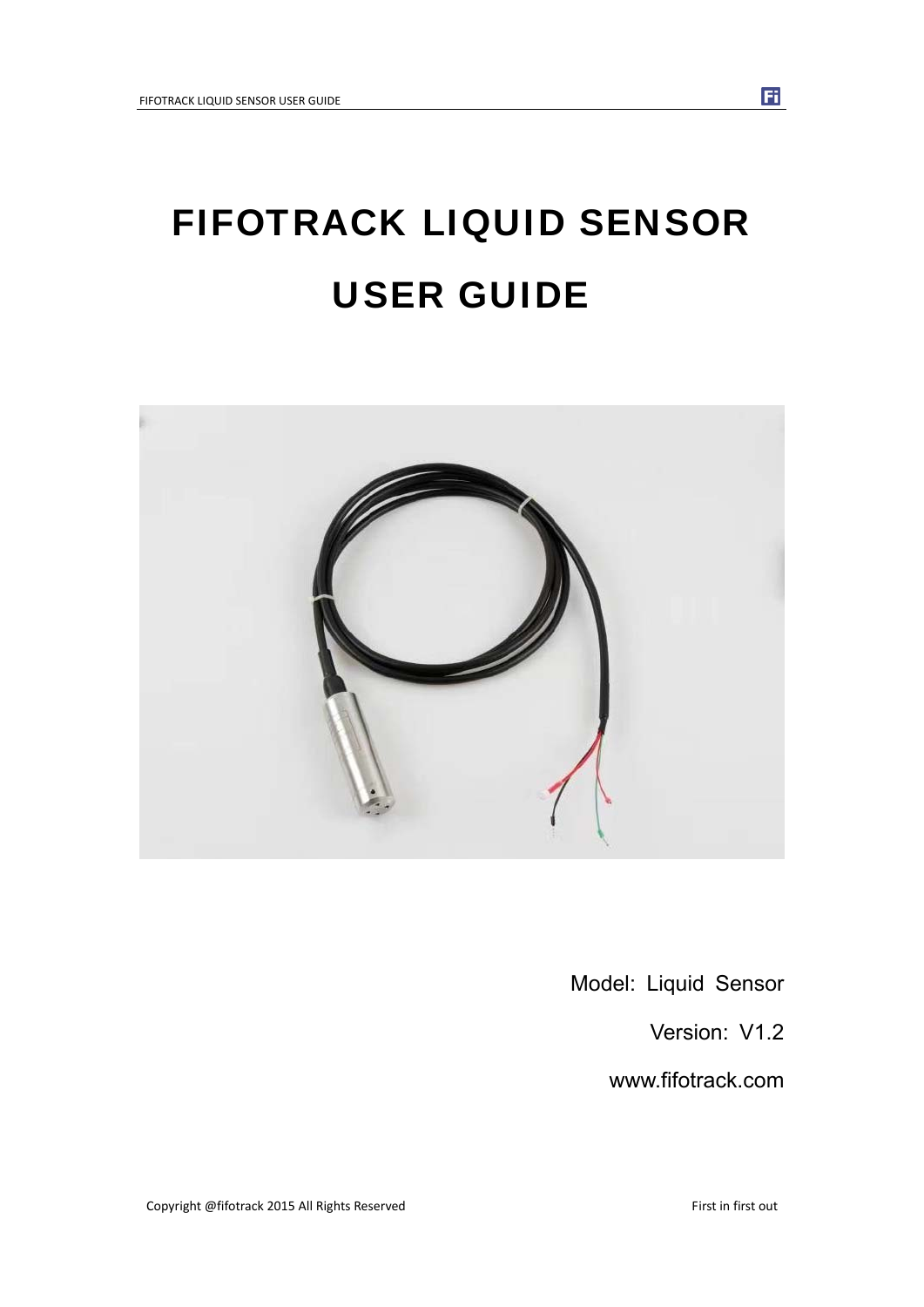## **Copyright and Disclaimer**

- All copyrights belong to Shenzhen fifotrack Solution Co., Ltd. You are not allowed to revise, copy or spread this file in any form without consent of fifotrack.
- $\odot$   $\Box$  is trademark of fifotrack, protected by law.
- Please read this user guide carefully before installation to avoid any possible personal injury or property loss.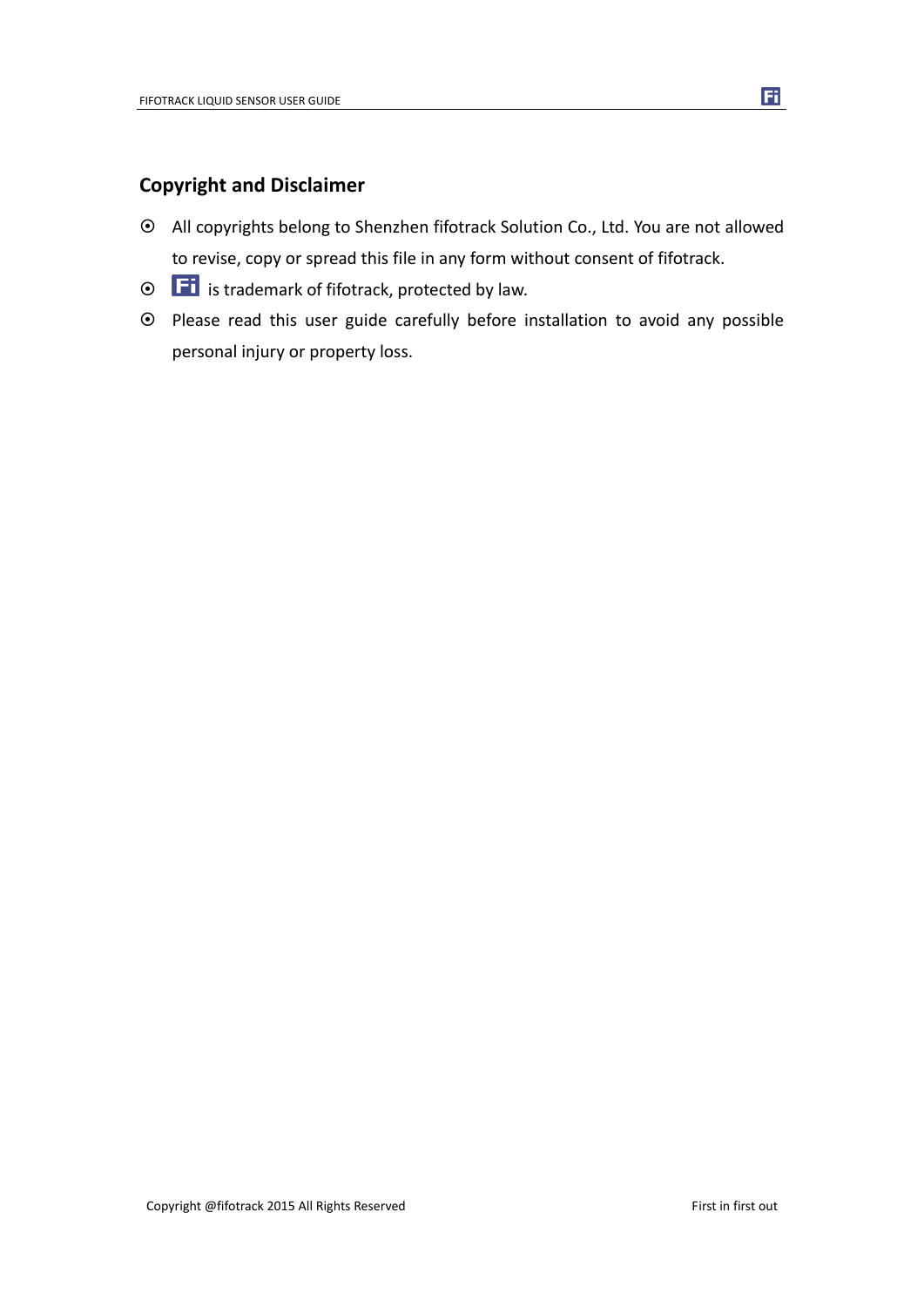| Version | <b>Revision Date</b> | Author  | Detail                    |  |  |
|---------|----------------------|---------|---------------------------|--|--|
| V1.1    | April 3, 2019        | Cici Wu | Initial Version           |  |  |
| V1.2    | July 7, 2021         | Cici Wu | Add<br>stationary<br>tank |  |  |
|         |                      |         | pictures                  |  |  |

# **Document History**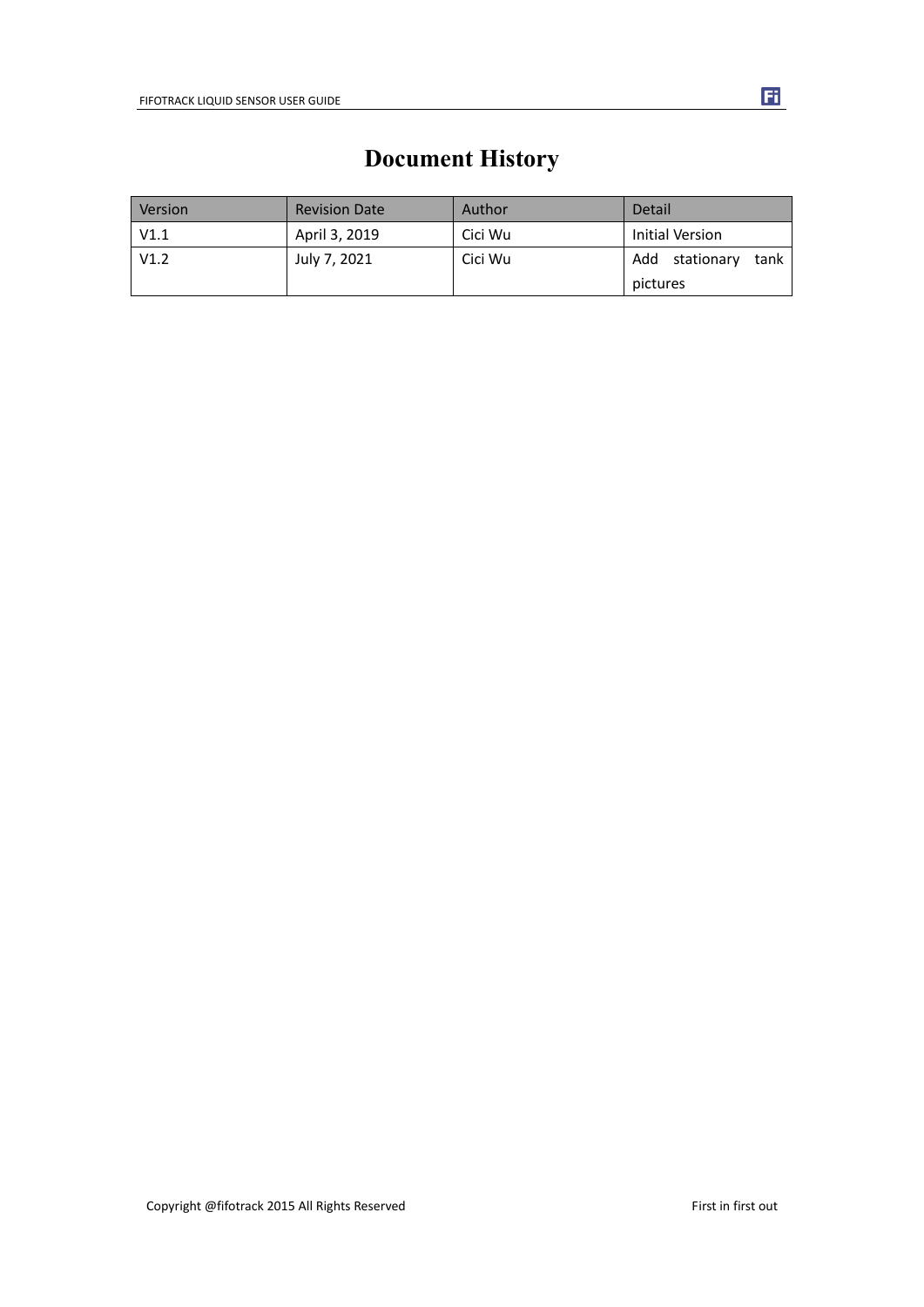## Contents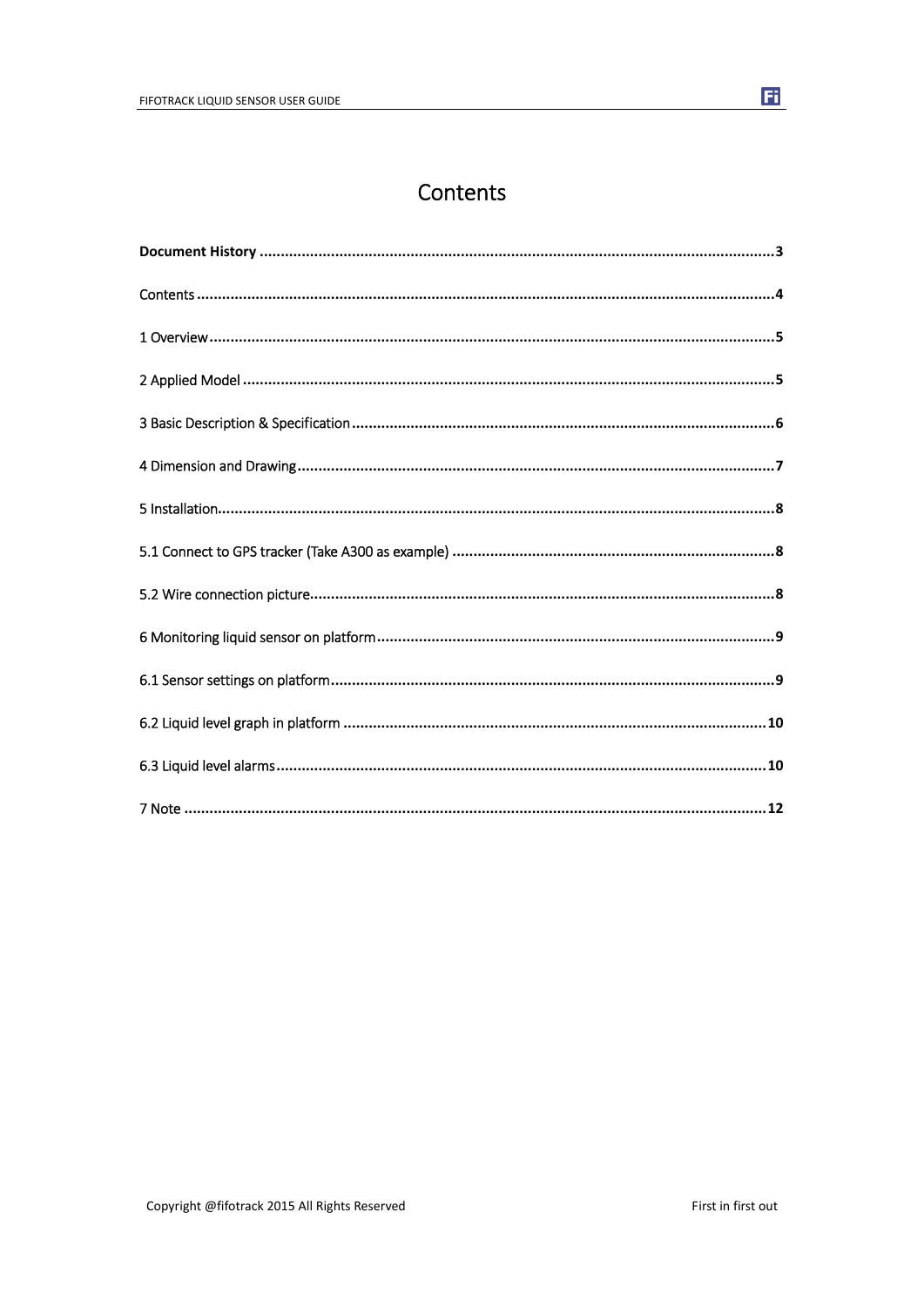## 1 Overview

Liquid sensor is suitable for multiple liquid level monitoring, especially for liquid inside big stationary tank, such as petrol, diesel and water, etc. The output signal of liquid sensor is linear analog voltage data based on air pressure change. The cable length can be customized according to the height of liquid tank.



### Core benefit features

- Easy and safe installation, put probe into liquid, no need drill a hole.
- Low cost compare to traditional fuel sensor
- Higher accuracy than traditional fuel sensor
- Flexible cable length for different height tanks

#### Applications

- $\bullet$  Oil and Fuel Tank level measurement
- Diesel level measurement
- Sea and lake water level measurement and control
- **Industrial course testing and control**
- Sewage treatment
- Well level measurement and control
- Automatic detection system
- Water‐saving irrigation

# 2 Applied Model

Liquid sensor is compatible with all fifotrack vehicle tracker models below.

Copyright @fifotrack 2015 All Rights Reserved First in first out

Fi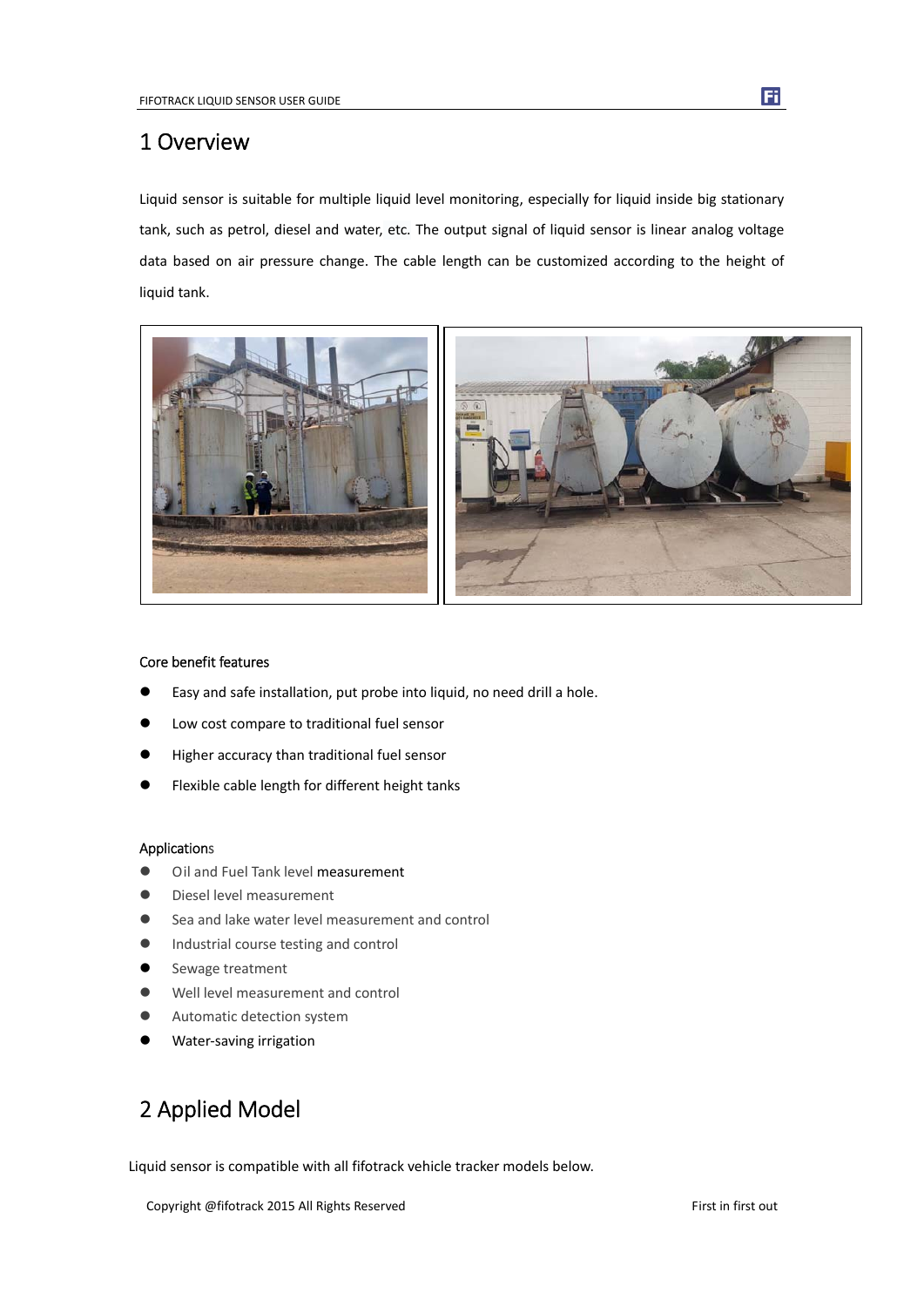FIFOTRACK LIQUID SENSOR USER GUIDE

| <b>GPS tracker Model</b> | Analog input                                |                 |  |  |  |  |  |  |
|--------------------------|---------------------------------------------|-----------------|--|--|--|--|--|--|
| <b>S20</b>               | AD1                                         |                 |  |  |  |  |  |  |
| <b>S30</b>               | AD1                                         |                 |  |  |  |  |  |  |
| A100                     | AD1                                         |                 |  |  |  |  |  |  |
| A300                     | AD1                                         | AD <sub>2</sub> |  |  |  |  |  |  |
| A500                     | AD1                                         | AD <sub>2</sub> |  |  |  |  |  |  |
| A600                     | AD1                                         | AD <sub>2</sub> |  |  |  |  |  |  |
| A700                     | AD1                                         | AD <sub>2</sub> |  |  |  |  |  |  |
|                          | Tips: AD1 is recommended for liquid sensor. |                 |  |  |  |  |  |  |

# 3 Basic Description & Specification

| <b>Model</b><br>Parameter | <b>Liquid Sensor</b>                                               |                                                                          |  |  |  |  |  |
|---------------------------|--------------------------------------------------------------------|--------------------------------------------------------------------------|--|--|--|--|--|
| Pressure Range            | -10-0.05Bar50 Bar Optional                                         |                                                                          |  |  |  |  |  |
| Overload                  | 150% F.S.                                                          |                                                                          |  |  |  |  |  |
| <b>Burst Pressure</b>     | 300% F.S.                                                          |                                                                          |  |  |  |  |  |
| Accuracy: (Linearity      | $\leq \pm 0.5\%$ F.S; $\leq \pm 0.25\%$ F.S; $\leq \pm 0.15\%$ F.S |                                                                          |  |  |  |  |  |
| <b>Hysteresis</b>         | Including non-lin., rep. and hys. Optional                         |                                                                          |  |  |  |  |  |
| Repeatability)            |                                                                    |                                                                          |  |  |  |  |  |
| Long Stability            | Standard: 0.1%F.S±0.05%/Year                                       | Max: 0.15%F.S±0.05%/Year                                                 |  |  |  |  |  |
| <b>Working Temp</b>       | -20°C~70°C                                                         |                                                                          |  |  |  |  |  |
| <b>Storage Temp</b>       | -30°C~100°C                                                        |                                                                          |  |  |  |  |  |
| Temperature               | $-10^{\circ}$ C $\sim$ 60 $^{\circ}$ C                             |                                                                          |  |  |  |  |  |
| Compensation              |                                                                    |                                                                          |  |  |  |  |  |
| Medium compatible         |                                                                    | Compatible with 316 Stainless Steel or Titanium Alloy or PTFE materials. |  |  |  |  |  |
| Signal output             | $0-5V$                                                             |                                                                          |  |  |  |  |  |
| Power Supply              | $12^{\sim}$ 30Vdc                                                  |                                                                          |  |  |  |  |  |
| Electronic connection     | Fixed cable and IP68 waterproof                                    |                                                                          |  |  |  |  |  |
| Waterproof                | <b>IP68</b>                                                        |                                                                          |  |  |  |  |  |
| Cable length              | According to the storage tank height                               |                                                                          |  |  |  |  |  |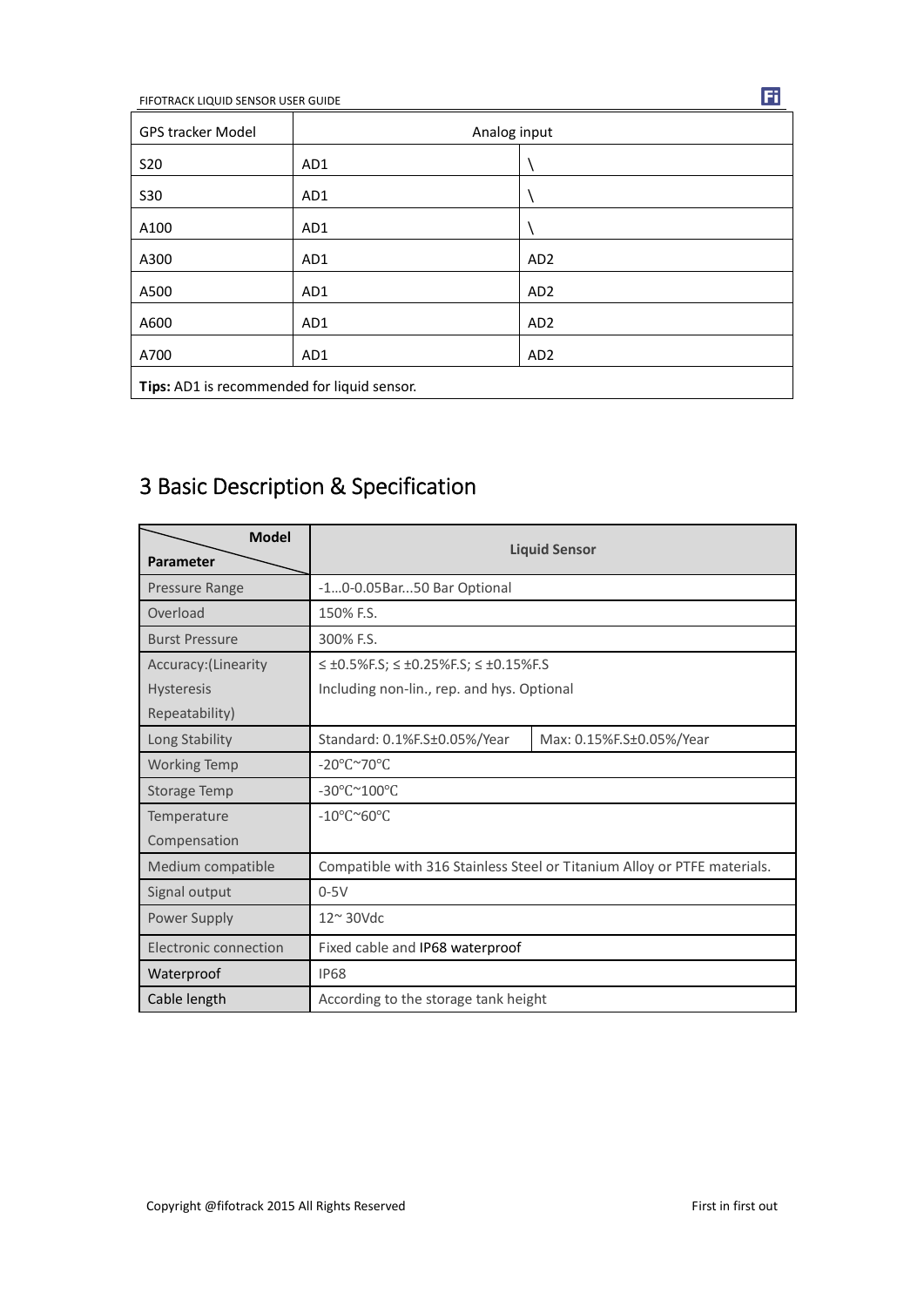# 4 Dimension and Drawing



Unit: mm

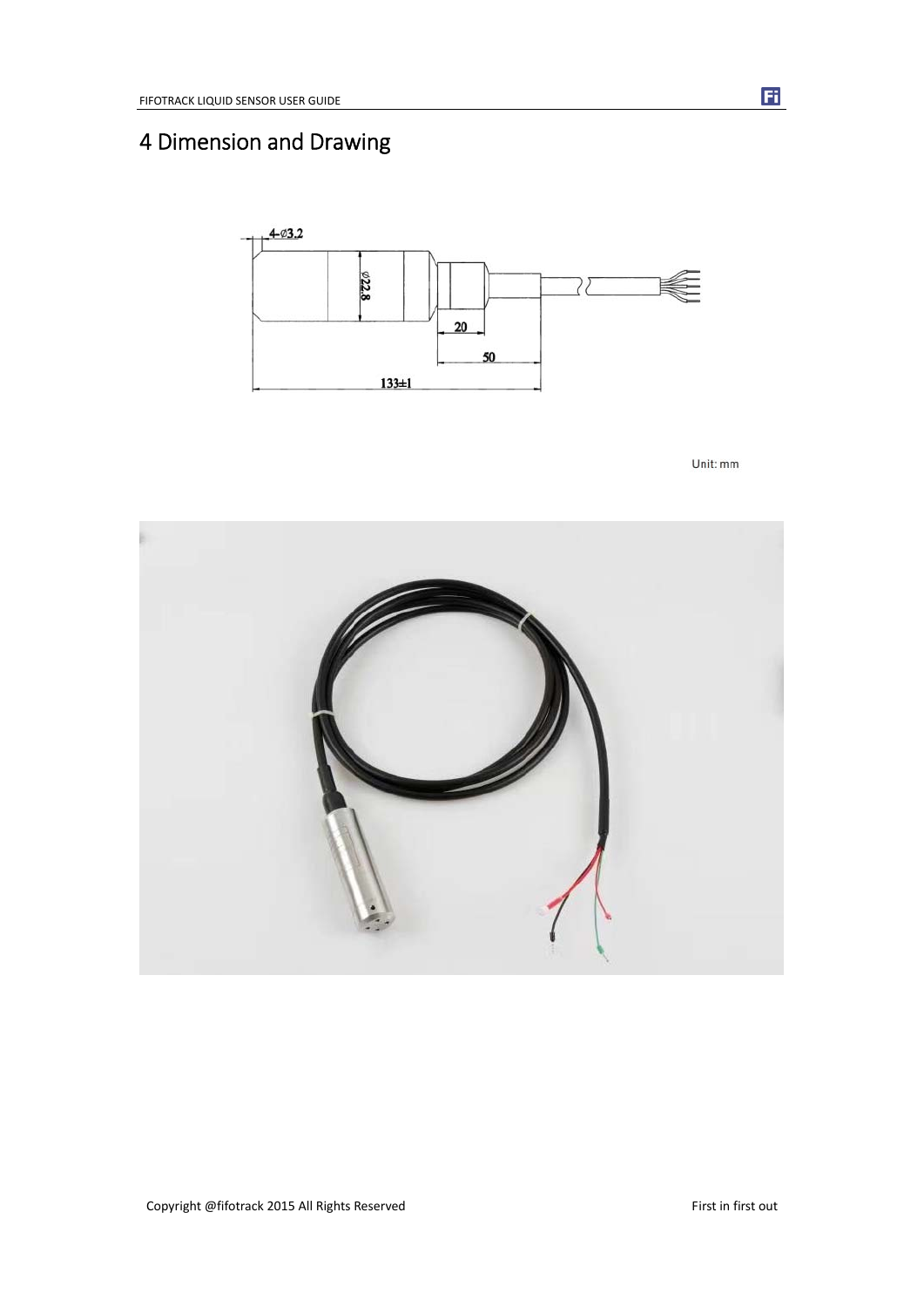# 5 Installation

## 5.1 Connect to GPS tracker (Take A300 as example)

| Liquid Sensor                                                              | Cable color | GPS tracker A300     | Cable color  |  |  |  |  |
|----------------------------------------------------------------------------|-------------|----------------------|--------------|--|--|--|--|
| Power                                                                      | Red         | <b>VCC</b>           | Red          |  |  |  |  |
| Ground                                                                     | Green       | Ground               | <b>Black</b> |  |  |  |  |
| Shield                                                                     | Black       |                      |              |  |  |  |  |
| Signal output                                                              | Yellow      | Analog input 1 (AD1) | Blue         |  |  |  |  |
| Note: After wire connection, connect external power 12~30V to GPS tracker. |             |                      |              |  |  |  |  |

## 5.2 Wire connection picture



Left is A300 wire Right is liquid sensor wire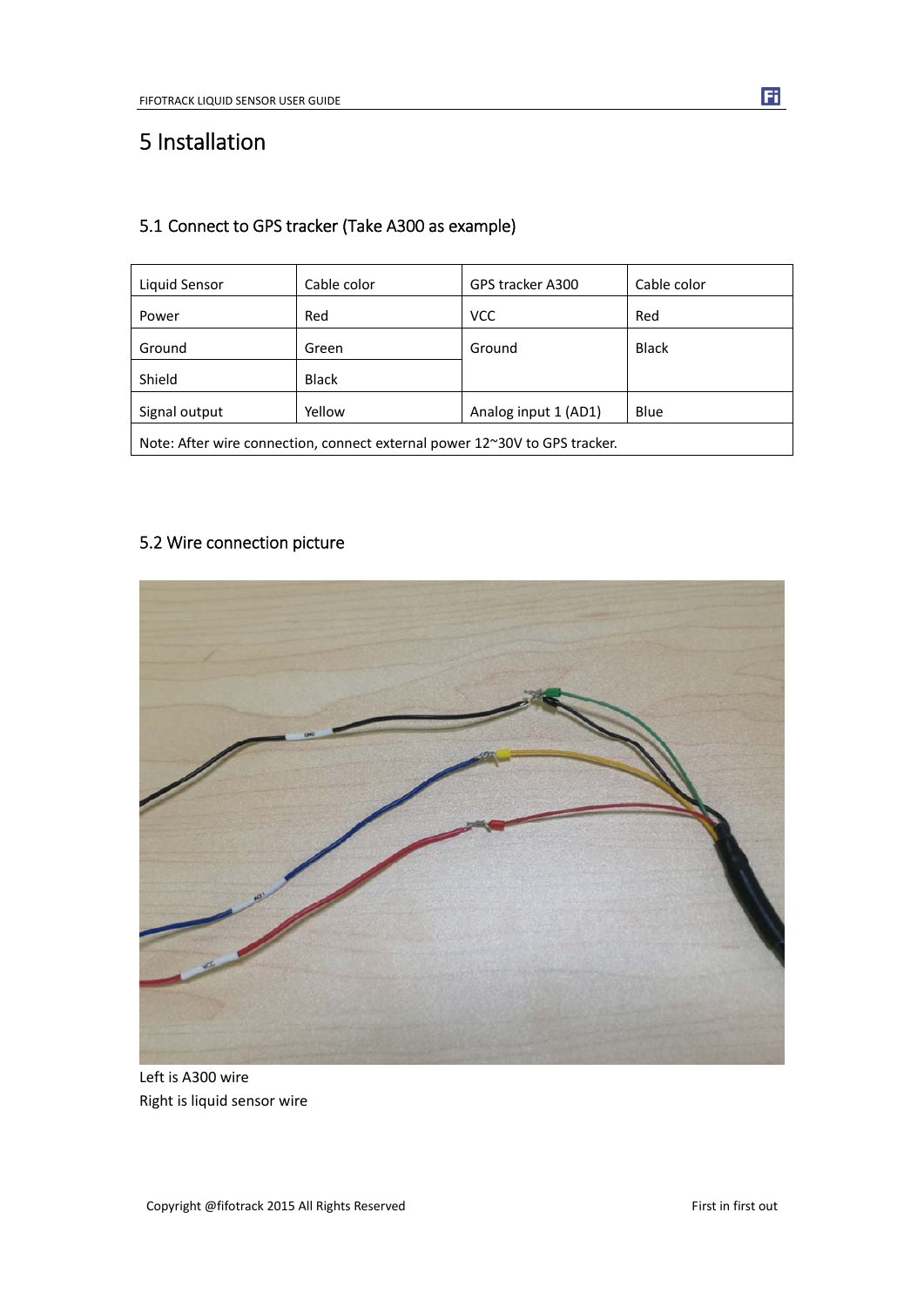# 6 Monitoring liquid sensor on platform

| Sensor                |              |              | Calibration        |             |              |     |         |
|-----------------------|--------------|--------------|--------------------|-------------|--------------|-----|---------|
| Name                  | Tank Level   |              |                    | $\mathsf X$ |              | γ   |         |
| Type                  | Fuel level   |              |                    |             |              |     |         |
| Parameter             | ai0          | $\checkmark$ |                    |             |              |     |         |
| Data list             | $\checkmark$ |              |                    |             |              |     |         |
| Popup                 | m            |              |                    |             |              |     |         |
| Result                |              |              |                    |             |              |     |         |
| Type                  | Value        |              |                    |             |              |     |         |
| Units of measurement  | Liter        |              |                    |             |              |     |         |
| If sensor "1" (text)  |              |              |                    |             |              |     |         |
| If sensor "0" (text)  |              |              |                    |             |              |     |         |
| Formula               | X/4096*10000 |              |                    |             |              |     |         |
| Lowest value          |              |              |                    |             |              |     |         |
| Highest value         |              |              | $\bar{\mathsf{X}}$ |             | $\mathsf{v}$ |     | $+$ Add |
| Sensor result preview |              |              |                    |             |              |     |         |
| Current value         | 346          |              |                    | Result      |              | 346 |         |
|                       |              |              |                    |             |              |     |         |

## 6.1 Sensor settings on platform

Type: always choose "fuel level" type

Parameter: AD1 selects "ai0", AD2 selects "ai1".

Formula: if the tank is regular size, formula is

Tank level (unit is liter)=X/4096\*Y (Y is tank Max capacity, unit is liter. In this example Y is 10000 liters)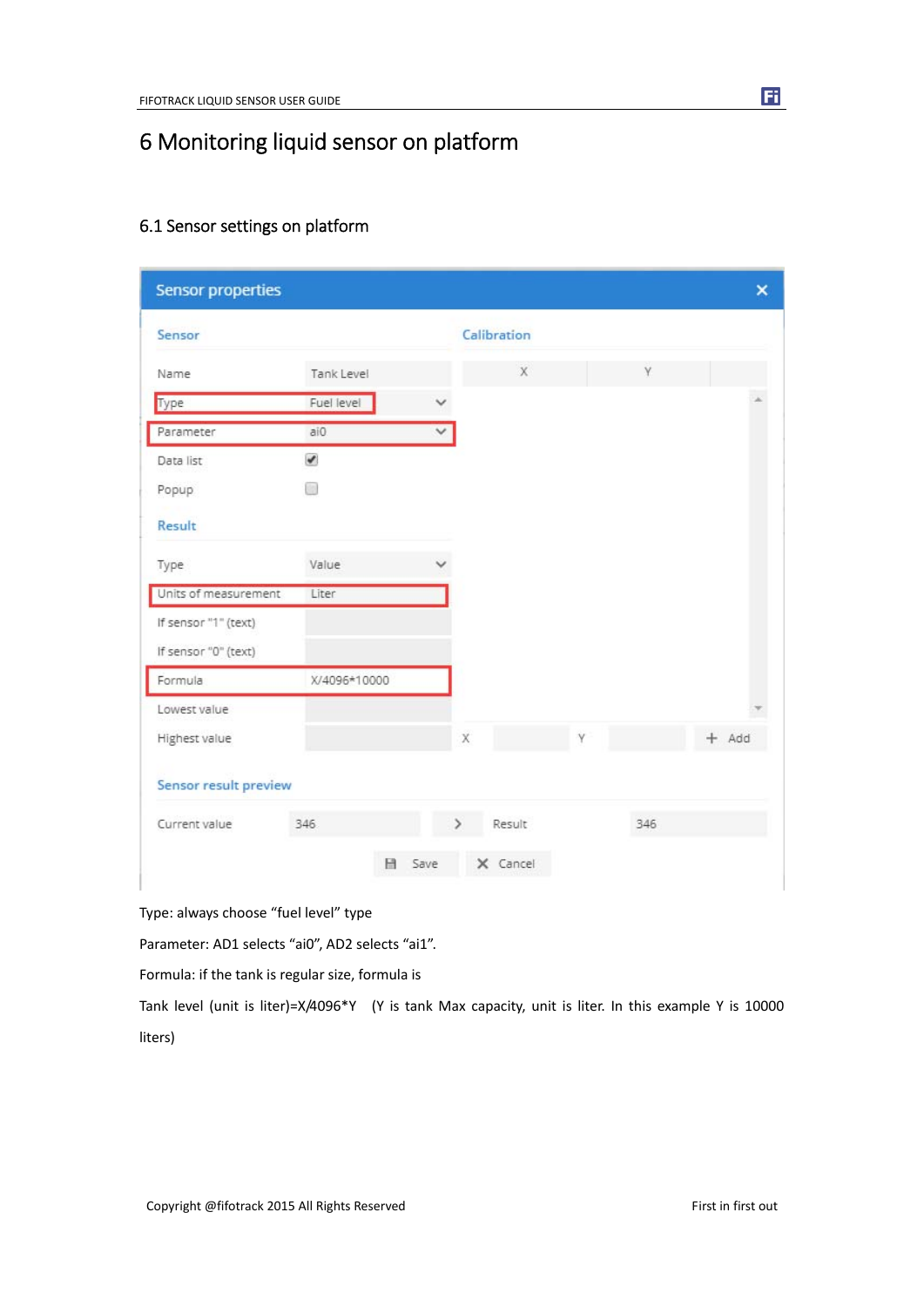## 6.2 Liquid level graph in platform

|                    | Fuel level graph           |                                                   |       |       |       |            |       |       |       |       |       |                                                                   |       |  |
|--------------------|----------------------------|---------------------------------------------------|-------|-------|-------|------------|-------|-------|-------|-------|-------|-------------------------------------------------------------------|-------|--|
|                    | Object: Liquid sensor demo | Period: 2019-04-01 07:45:00 - 2019-04-02 10:00:00 |       |       |       |            |       |       |       |       |       |                                                                   |       |  |
|                    | Sensor: Tank Level         |                                                   |       |       |       |            |       |       |       |       |       | 7905 Liter - 2019-04-01 22:22:54 $\left\langle \right\rangle$ + - |       |  |
| 10000 Liter        |                            |                                                   |       |       |       |            |       |       |       |       |       |                                                                   |       |  |
| an S<br>7500 Liter |                            |                                                   |       |       |       |            |       |       |       |       |       |                                                                   |       |  |
| <b>SOOD Liter</b>  |                            |                                                   |       |       |       |            |       |       |       |       |       |                                                                   |       |  |
| 2500 Liter         |                            |                                                   |       |       |       |            |       |       |       |       |       |                                                                   |       |  |
| <b>O Liter</b>     | 08:00                      | 10:00                                             | 12,00 | 14:00 | 16:00 | 18:00<br>æ | 20.00 | 22:00 | 00:00 | 02:00 | 04.00 | 06:00<br>$\sim$                                                   | 08:00 |  |

## 6.3 Liquid level alarms

High/low level alarms notification on platform and by e-mail (Below example is tank level low alarm)

## Hardware configuration

Use SMS command B81 to set low and high level threshold values. 000000,B81,<ad‐idx>,<low‐percentage>,<high‐percentage> For example 000000,B81,1,15,80 000000 is SMS command default password B81 is command 1 means AD1 is connecting with liquid sensor 15 means when the liquid level lower than 15%, alarm will be triggered (alarm code 46) 80 means when the liquid level higher than 80%, alarm will be triggered (alarm code 47) **Note:** GPS tracker liquid high/low level alarm configuration refers to command **B81** details, download each model command list file here: https://www.fifotrack.com/Support/Userguide/

#### Alarm configuration on platform

| <b>Event properties</b>       |                         |              |                               |               |       |         | $\boldsymbol{\mathsf{x}}$ |
|-------------------------------|-------------------------|--------------|-------------------------------|---------------|-------|---------|---------------------------|
| Time<br>Main<br>Notifications | Object control          |              |                               |               |       |         |                           |
| Event                         |                         |              | <b>Parameters and sensors</b> |               |       |         |                           |
| Active                        | $\overline{\mathbf{v}}$ |              | Source                        |               | Value |         |                           |
| Name                          | Tank level low          |              | alm_code                      | $\equiv$      | 46    | û       |                           |
| Type                          | Parameter               | $\checkmark$ |                               |               |       |         |                           |
| Objects                       | Liquid sensor demo      | $\checkmark$ |                               |               |       |         |                           |
| Depending on routes           | Off                     | $\checkmark$ |                               |               |       |         |                           |
| Routes                        | Nothing selected        | $\checkmark$ |                               |               |       |         |                           |
| Depending on zones            | Off                     | $\checkmark$ |                               |               |       |         |                           |
| Zones                         | Nothing selected        | $\checkmark$ |                               |               |       |         |                           |
| Time period (min)             |                         |              |                               |               |       |         |                           |
| Speed limit (kph)             |                         |              |                               | $\vee$ $\vee$ |       | $+$ Add |                           |

Copyright @fifotrack 2015 All Rights Reserved First in first out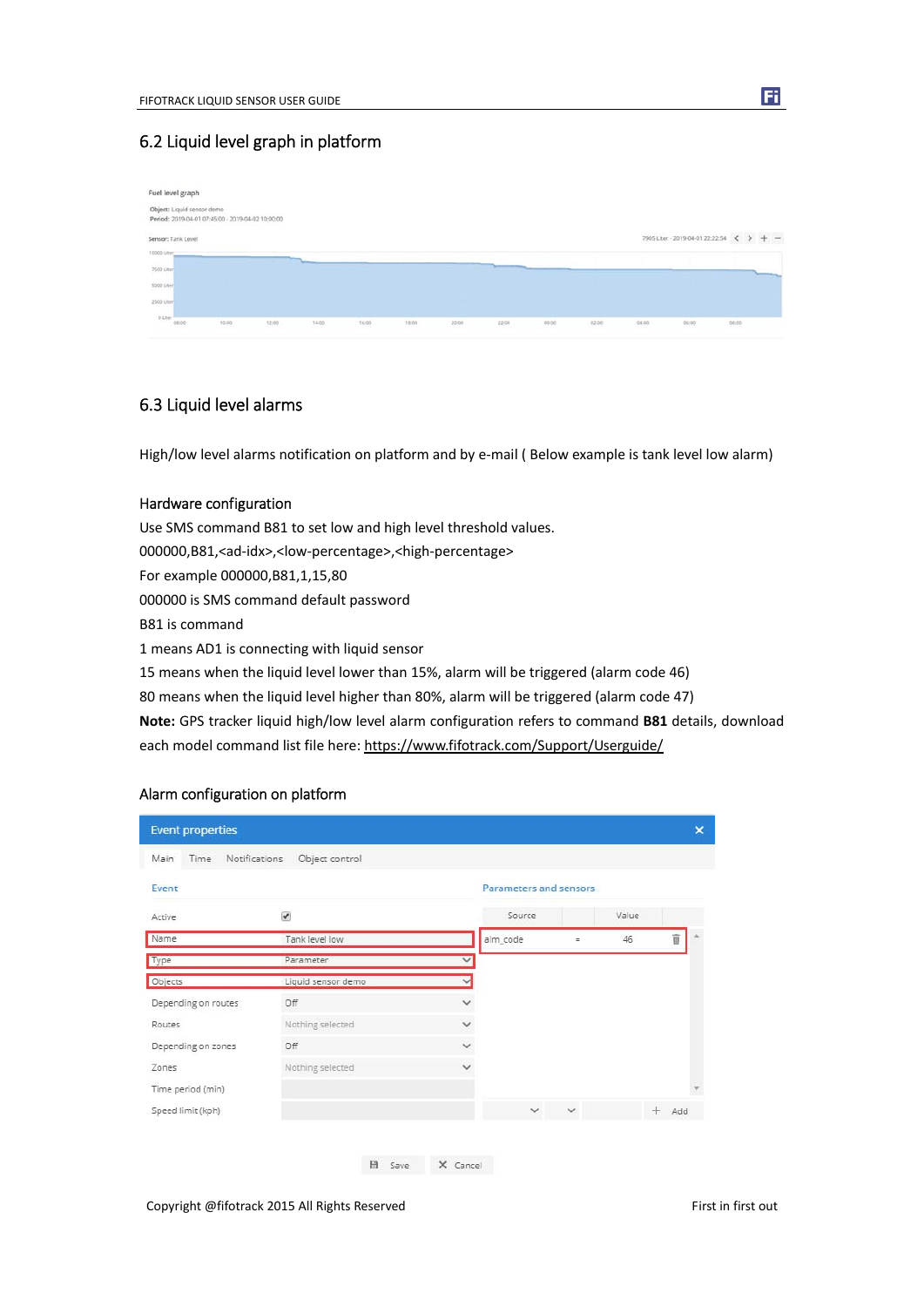

| Objects                                    | Events Places | History |       |    |     | C.<br>- 7 |
|--------------------------------------------|---------------|---------|-------|----|-----|-----------|
| $Q_{s}$ Search                             |               |         |       | Ī. |     |           |
| Time -                                     | Object        |         | Event |    |     |           |
| 11:38:49 Liquid sensor demo Tank level low |               |         |       |    | T   |           |
|                                            |               |         |       |    | √   |           |
|                                            |               |         |       |    | 44. |           |
|                                            |               |         |       |    | Ů   |           |
|                                            |               |         |       |    | ÷   |           |
|                                            |               |         |       |    | Ĵ.  |           |

## Alarm notification by e‐mail



Wed 4/3/2019 11:39 AM

Global Positioning System <noreply@system-gps-alert.com> Liquid sensor demo - Tank level low

**THE NA** 

收件人 kan.fan@fifotrack.com

#### Hello,

This is event message, please do not reply to this message.

Object: Liquid sensor demo Event: Tank level low Position: http://maps.google.com/maps?q=22.64318,114.018223&t=m Speed: 0 kph Time (position): 2019-04-03 11:38:49